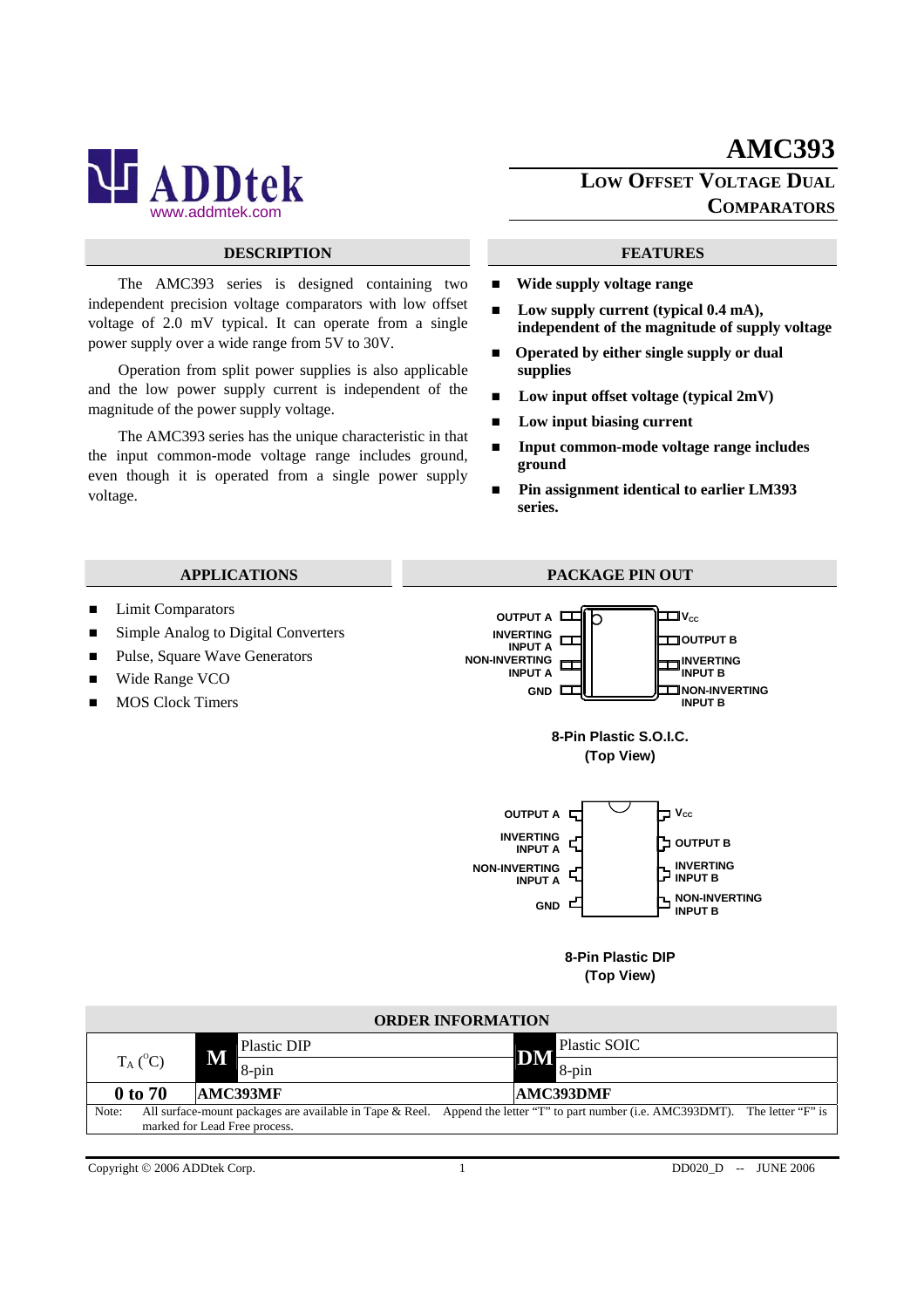### **SCHEMATIC DIAGRAM** (each comparator)



### **ABSOLUTE MAXIMUM RATINGS** (Note 1)

| <b>Input Supply Voltage</b>                                                                                                                              | 32V                                      |  |  |
|----------------------------------------------------------------------------------------------------------------------------------------------------------|------------------------------------------|--|--|
| <b>Input Voltage</b>                                                                                                                                     | $-0.3V$ to 30V                           |  |  |
| Differential Input Voltage                                                                                                                               | 32V                                      |  |  |
| Operating Junction Temperature Range, T <sub>J</sub>                                                                                                     | $150^{\circ}$ C                          |  |  |
| <b>Storage Temperature Range</b>                                                                                                                         | -65 <sup>o</sup> C to 150 <sup>o</sup> C |  |  |
| Lead Temperature (soldiering, 10 seconds)                                                                                                                | $260^{\circ}$ C                          |  |  |
| Exceeding these ratings could cause damage to the device. All voltages are with respect to Ground.<br>Note 1:<br>negative out of the specified terminal. | Currents are positive into,              |  |  |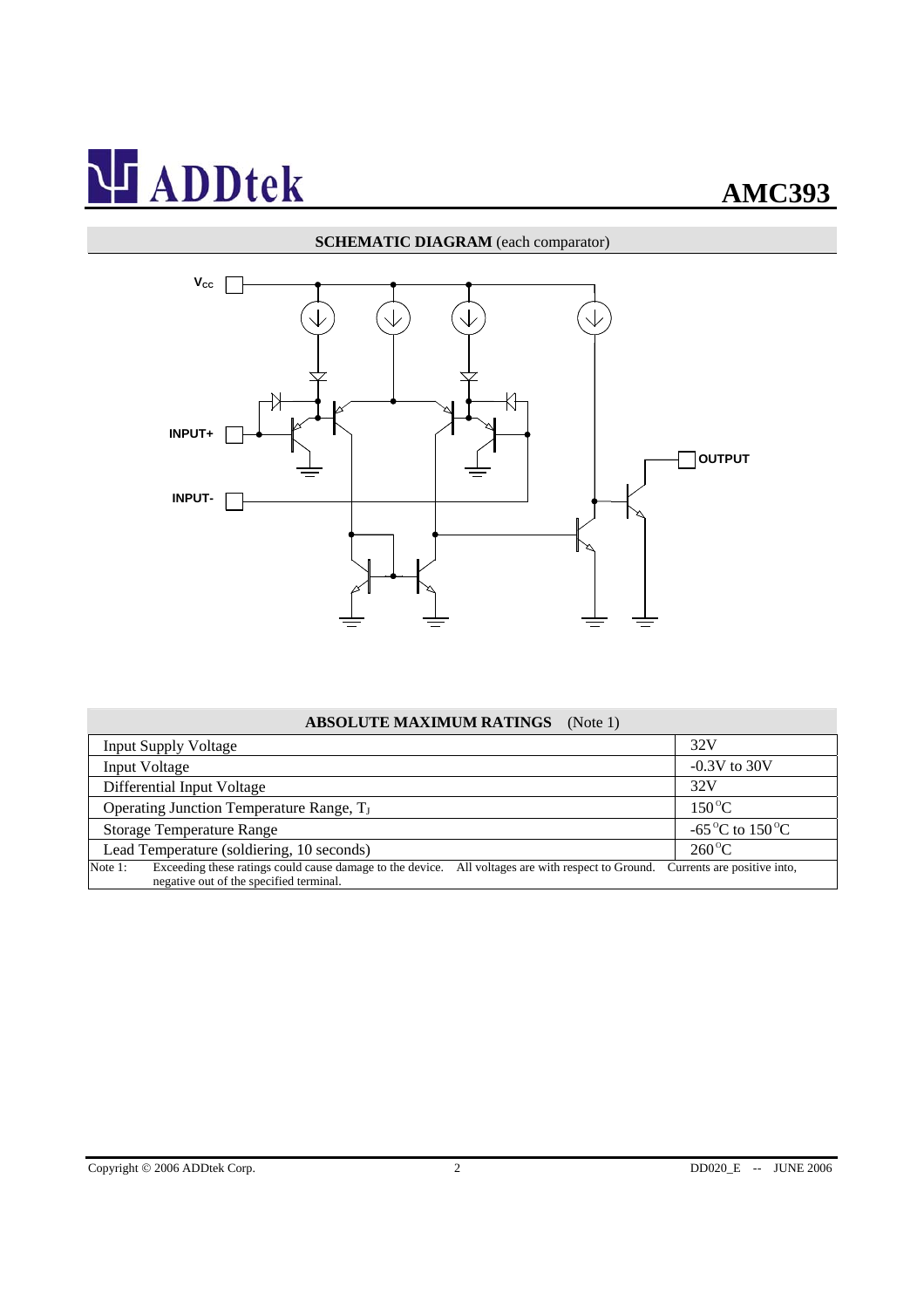## **AMC393**

| Unless otherwise specified, these specifications apply the operating at specified free-air temperatures and $V_{\text{CC}} = 5V$ . |          |                                                                                                               |                                        |          |                |                |         |  |  |  |
|------------------------------------------------------------------------------------------------------------------------------------|----------|---------------------------------------------------------------------------------------------------------------|----------------------------------------|----------|----------------|----------------|---------|--|--|--|
|                                                                                                                                    | Symbol   | <b>Test Conditions</b>                                                                                        |                                        | AMC393   |                |                |         |  |  |  |
| Parameter                                                                                                                          |          |                                                                                                               |                                        | Min      | Typ            | Max            | Units   |  |  |  |
| <b>Input Offset Voltage</b>                                                                                                        | $V_{IO}$ | $T_A = 25$ <sup>o</sup> C (Note 1)                                                                            |                                        |          | $\mathfrak{D}$ | 5              | mV      |  |  |  |
|                                                                                                                                    |          | $0^{\circ}C \leq T_A \leq 70^{\circ}C$                                                                        |                                        |          |                | 9              |         |  |  |  |
| Input Bias Current (Note 2)                                                                                                        | $I_{IB}$ | $V_{CM} = 0V$ ,<br>$V_{OUT} = 1.4V$                                                                           | $T_A = 25$ <sup>o</sup> C              |          | $-25$          | $-250$         | nA      |  |  |  |
|                                                                                                                                    |          |                                                                                                               | $0^{\circ}C \leq T_A \leq 70^{\circ}C$ |          |                | $-400$         |         |  |  |  |
| <b>Input Offset Current</b>                                                                                                        | $I_{IO}$ | $V_{CM} = 0V$ ,<br>$V_{OUT} = 1.4V$                                                                           | $T_A = 25$ <sup>o</sup> C              |          | 5              | 50             | nA      |  |  |  |
|                                                                                                                                    |          |                                                                                                               | $0^{\circ}C \leq T_A \leq 70^{\circ}C$ |          |                | 150            |         |  |  |  |
| Input Common-mode Voltage                                                                                                          | $V_{CM}$ | $V_{\text{CC}} = 30V$                                                                                         | $T_A = 25$ <sup>o</sup> C              | $\Omega$ |                | $V_{CC}$ – 1.5 | V       |  |  |  |
| Range (Note 3)                                                                                                                     |          |                                                                                                               | $0^{\circ}C \leq T_A \leq 70^{\circ}C$ | $\Omega$ |                | $V_{CC}$ – 2.0 |         |  |  |  |
| <b>Supply Current</b>                                                                                                              | $I_{CC}$ | No load                                                                                                       | $0^{\circ}C \leq T_A \leq 70^{\circ}C$ |          | 0.8            | 1.0            | mA      |  |  |  |
|                                                                                                                                    |          | $\rm V_{CC}$ = 30V, No load                                                                                   |                                        |          |                | 2.5            |         |  |  |  |
| Low-level Output Voltage                                                                                                           | $V_{OL}$ | $V_{IN}$ + - $V_{IN}$ = -1V, $T_A = 25$ °C<br>$I_{OL} \leq 4mA$                                               |                                        |          | 150            | 400            | mV      |  |  |  |
|                                                                                                                                    |          |                                                                                                               | $0^{\circ}C \leq T_A \leq 70^{\circ}C$ |          |                | 700            |         |  |  |  |
| Low-level Output Current                                                                                                           | $I_{OL}$ | $V_{OUT} \le 1.5V, V_{IN}^+ - V_{IN}^- = -1V$<br>$T_A = 25$ <sup>o</sup> C                                    |                                        | 6        |                |                | mA      |  |  |  |
|                                                                                                                                    |          |                                                                                                               |                                        |          |                |                |         |  |  |  |
| High-level Output Current                                                                                                          | $I_{OH}$ | $V_{\text{OUT}} = 5V,$ $T_A = 25^{\circ}C$<br>$V_{IN}^+ - V_{IN}^- = 1V$ $0^{\circ}C \le T_A \le 70^{\circ}C$ |                                        |          | 0.1            |                | nA      |  |  |  |
|                                                                                                                                    |          |                                                                                                               |                                        |          |                | 1              | μA      |  |  |  |
| Large Signal Voltage Gain                                                                                                          | $A_{VD}$ | $V_{CC} = 15V$ , $V_{OUT} = 1.4V$ to 11.4V,<br>$R_L \ge 15$ kΩ to V <sub>CC</sub>                             |                                        | 50       | 200            |                | V/mV    |  |  |  |
|                                                                                                                                    |          |                                                                                                               |                                        |          |                |                |         |  |  |  |
| Response Time (Note 4)                                                                                                             |          | $R_L = 5.1K$ connected to 5V<br>$T_A = 25^{\circ}C$                                                           |                                        |          | 1.3            |                | $\mu$ s |  |  |  |

### **ELECTRICAL CHARACTERISTICS**

Note 1:  $V_{OUT} \cong 1.4V$ ,  $R_S = 0\Omega$ , with  $V_{CC}$  from 5V to 30V; and over the full input common-mode range (0V to  $V_{CC} - 1.5V$ ) at 25°C.

Note 2: Due to PNP input stage, the direction of the input current is out of the IC. It is essentially constant, independent of the state of the output, so no loading change exists on the input lines.

Note 3: The input common-mode voltage of either input signal voltage should not be allowed to go negative by more than 0.3V (at 25°C). The upper limit of the common-mode voltage range is  $V_{CC}$  – 1.5V (at 25°C), but either or both inputs can go to 32V without damage, independent of the magnitude of  $V_{CC}$ .

Note 4: The response time specified is for a 100 mV input step with 5 mV overdrive.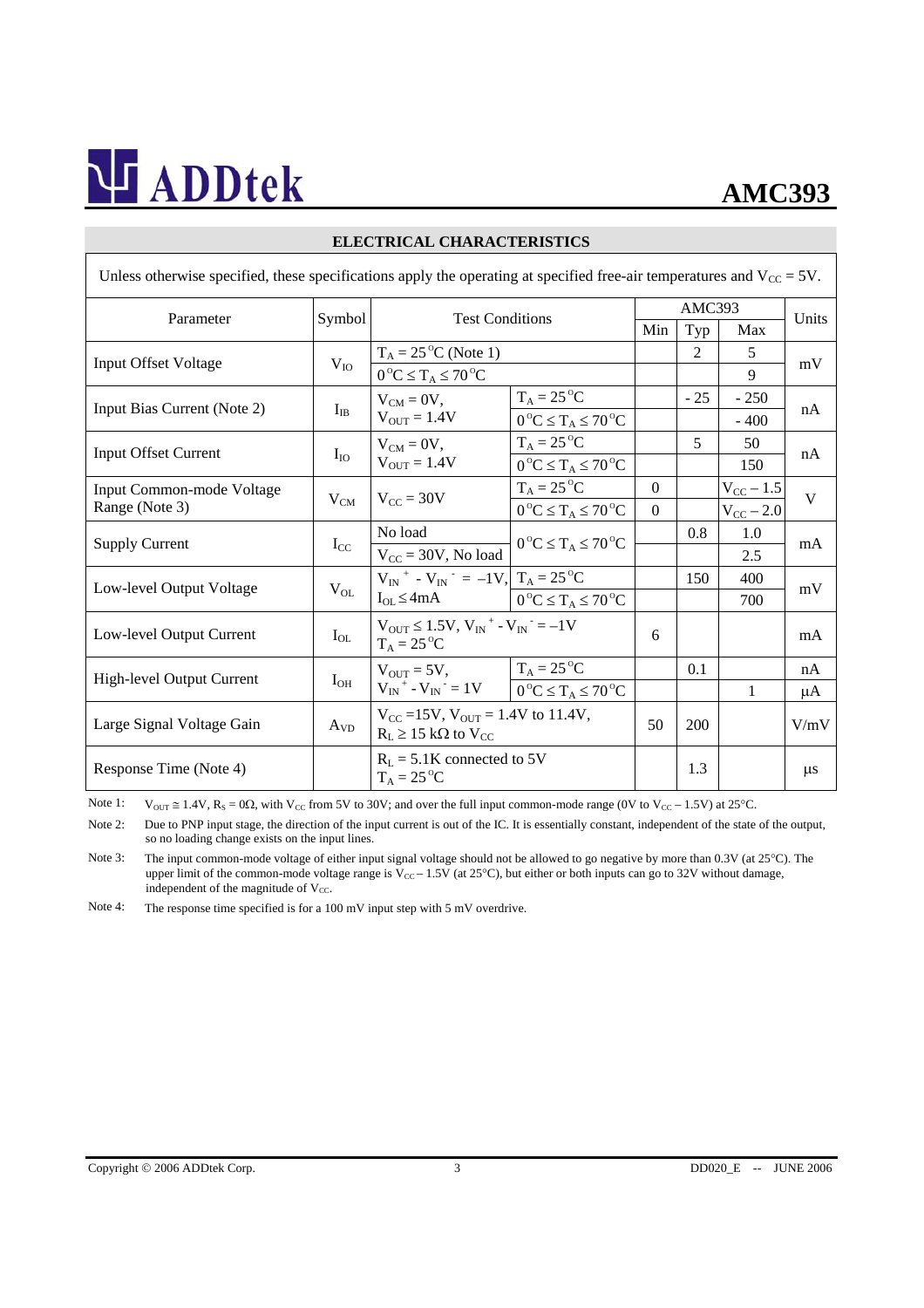### **APPLICATION INFORMATION**





**Basic Comparator Comparator Comparator Comparator Comparator Comparator Comparator Comparator Comparator Comparator Comparator Comparator Comparator Comparator Comparator Comparator Comparator Comparator Comparator Compar** 



**AND Gate OR Gate**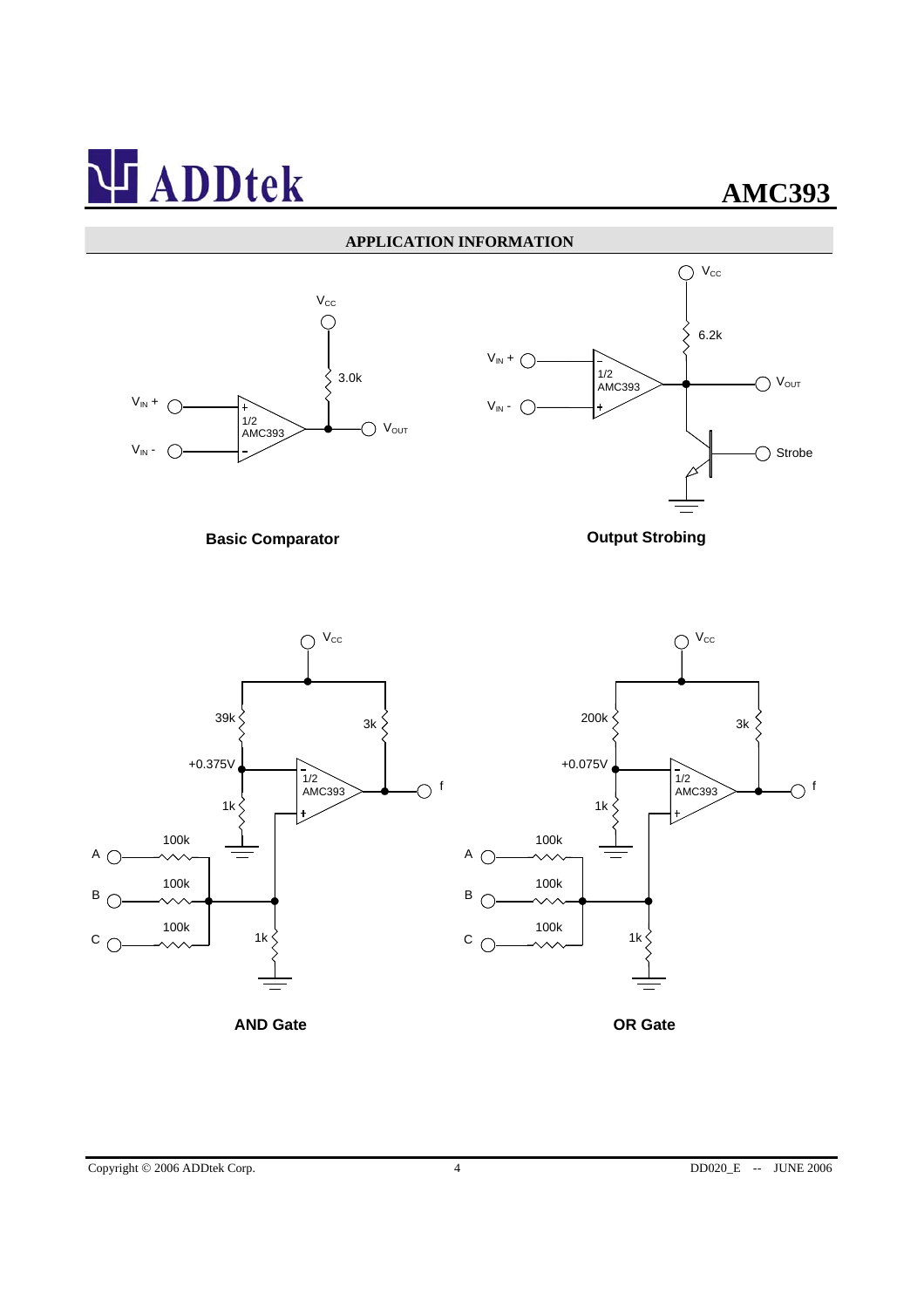

**One Shot Multivibrator** 



**Bi-Stable Multivibrator**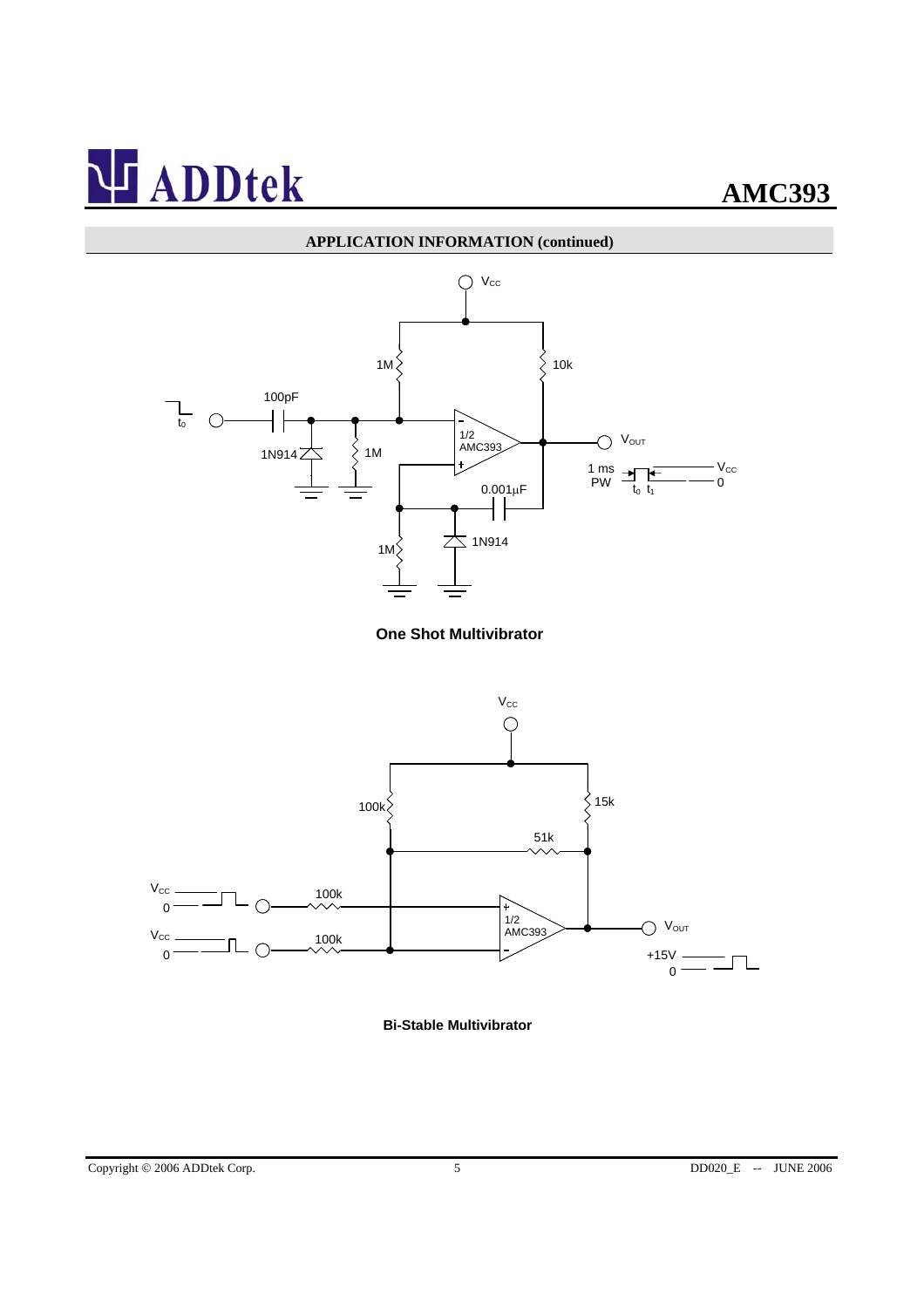

**Time Delay Generatorr**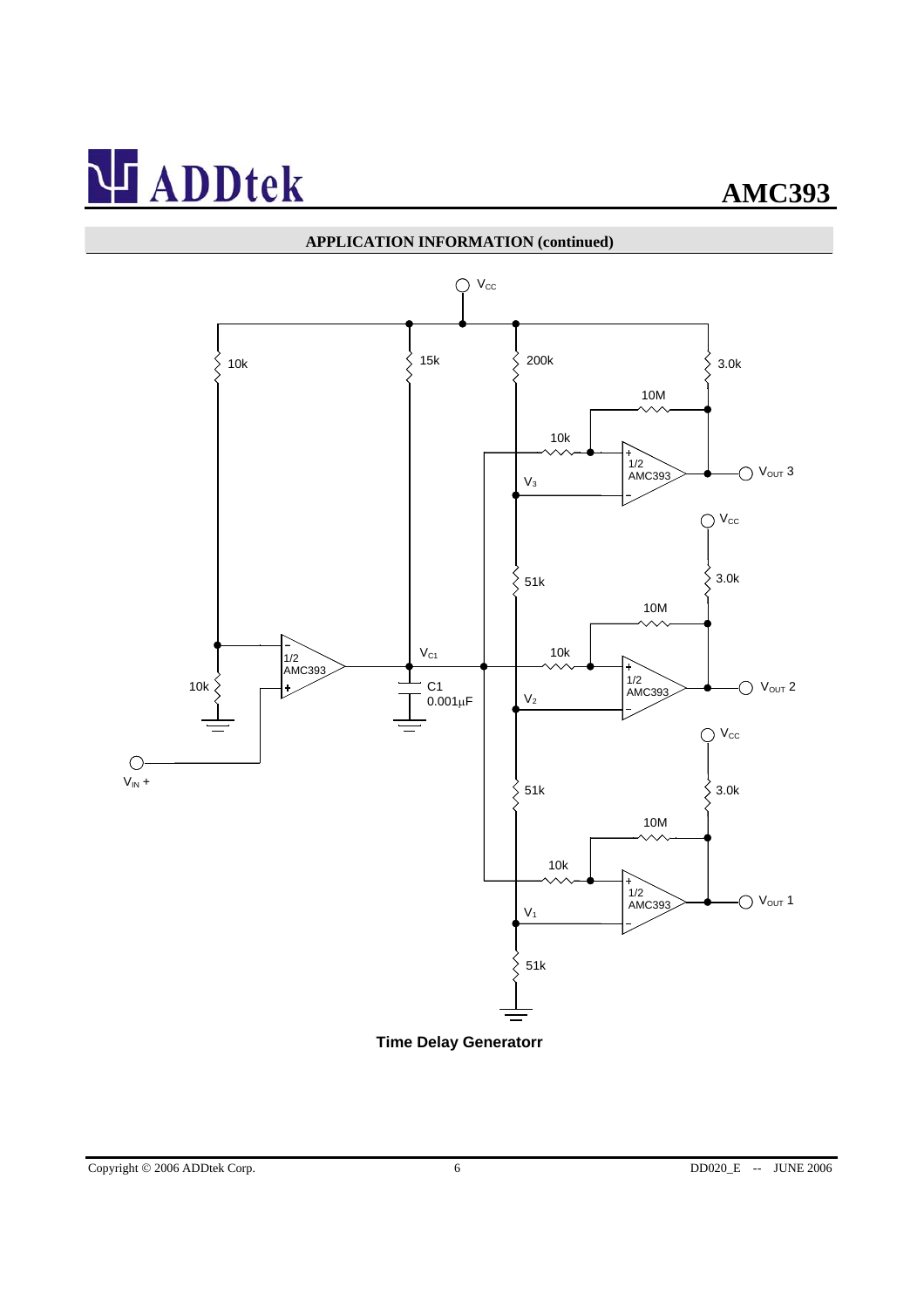### **PACKAGE**

## **8-Pin Plastic DIP**



## **8-Pin Plastic S.O.I.C.**